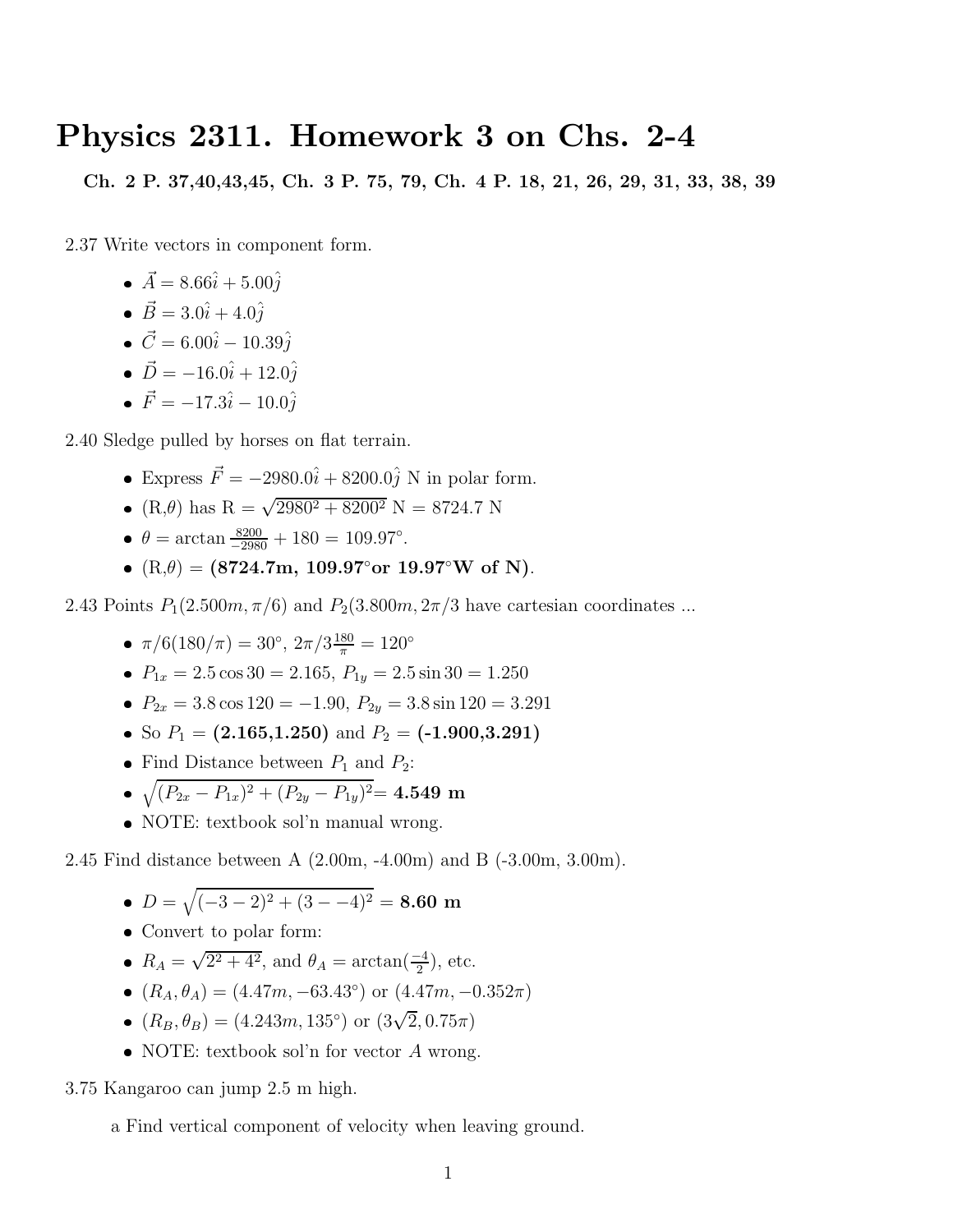- Use  $v_f^2 v_i^2 = 2a_y(y_f y_i)$
- $0 v_i^2 = 2(-9.8)(2.5 0.0)$
- $v_i = 7.0 \text{ m/s}$

b How long is it in the air?

- This is  $2t_{max}$ , where  $t_{max}$  is time to reach max height, or time when  $v_y = 0$ .
- $v_f = v_i + at$  so
- 0 = 7.0 9.8 $t_{max}$  gives  $t_{max} = \frac{-7.0}{-9.8} = 0.714$  sec
- So  $2t_{max} = 1.43$  sec.

3.79 Rocket's acceleration is  $a(t) = A - Bt^{1/2}$ 

a What are the units of A and B given that  $[a(t)] = L/T^2$ ?

- $[A] = L/T^2$ , so units are m/s<sup>2</sup>
- $[B][t^{\{1/2\}}] = L/T^2$ , so  $[B] = LT^{-2.5}$  and units are m/s<sup>2</sup>.5

b If  $v(t = 0) = v_i = 0$ , "how does the velocity vary between  $t = 0$  and  $t = t_0$ ?

• NOTE: usually  $t_0$  is the initial time. They should have used  $t_f$ .

• 
$$
\Delta v = \int a(t)dt = \int (A - Bt^{1/2})dt
$$

• 
$$
\Delta v = (At - \frac{2B}{3}t_f^{3/2} + C)|_0^{t_f}
$$

$$
\bullet \ \Delta v = v(t_f) = At_f - \frac{2B}{3}t_f^{3/2}
$$

c If  $x(0) = 0$ , what is  $x(t_f)$ ?

• 
$$
\Delta x = x(t_f) - x(0) = \int v(t)dt
$$

• 
$$
\Delta x = x(t_f) = \frac{A}{2}t^2 - \frac{2B}{3}t_f^{3/2} + C
$$

• 
$$
x(t_f) = \frac{A}{2}t_f^2 - \frac{4B}{15}t_f^{5/2}
$$

4.18 Particle's position changes from  $\vec{r_1}$  to  $\vec{r_2},$  find it's displacement

• 
$$
\Delta \vec{r} = \vec{r_2} - \vec{r_1} = (-4.0 - 2.0)\hat{i} + (3 - 3)\hat{j} = -6\hat{i} + 0\hat{j}
$$
 cm

- 4.21 Cyclist's path has three legs:  $\vec{A} = 5$  km E,  $\vec{B} = 10$  km 20°W of N,  $\vec{C} = 8$  km W. Find displacement.
	- Sol'n: let East be  $+\hat{i}$ , W be  $-\hat{i}$ , N be  $+\hat{j}$ , etc.
	- $\vec{A} = 5\hat{i}$ ,  $\vec{B} = -3.42\hat{i} + 9.40\hat{j}$  km,  $\vec{C} = -8\hat{i}$
	- Displacement is  $\Delta \vec{r} = -6.42\hat{i} + 9.4\hat{j}$  km or 11.38 km 34.3°W of N.

$$
4.26 \ \vec{r}(t) = 3t^2\hat{i} + 5.0\hat{j} - 6.0t\hat{k} \ \mathrm{m}
$$

a Find 
$$
\vec{v}(t) = \frac{d}{dt}\vec{r}
$$
 and  $\vec{a}(t) = \frac{d}{dt}\vec{v}$   
\n•  $\vec{v}(t) = 6t\hat{i} + 0\hat{j} - 6.0\hat{k}$  m/s  
\n•  $\vec{a}(t) = 6\hat{i} + 0\hat{j} + 0\hat{k}$  m/s<sup>2</sup>

b Find  $\vec{v}(0)$  and  $\vec{a}(0)$ .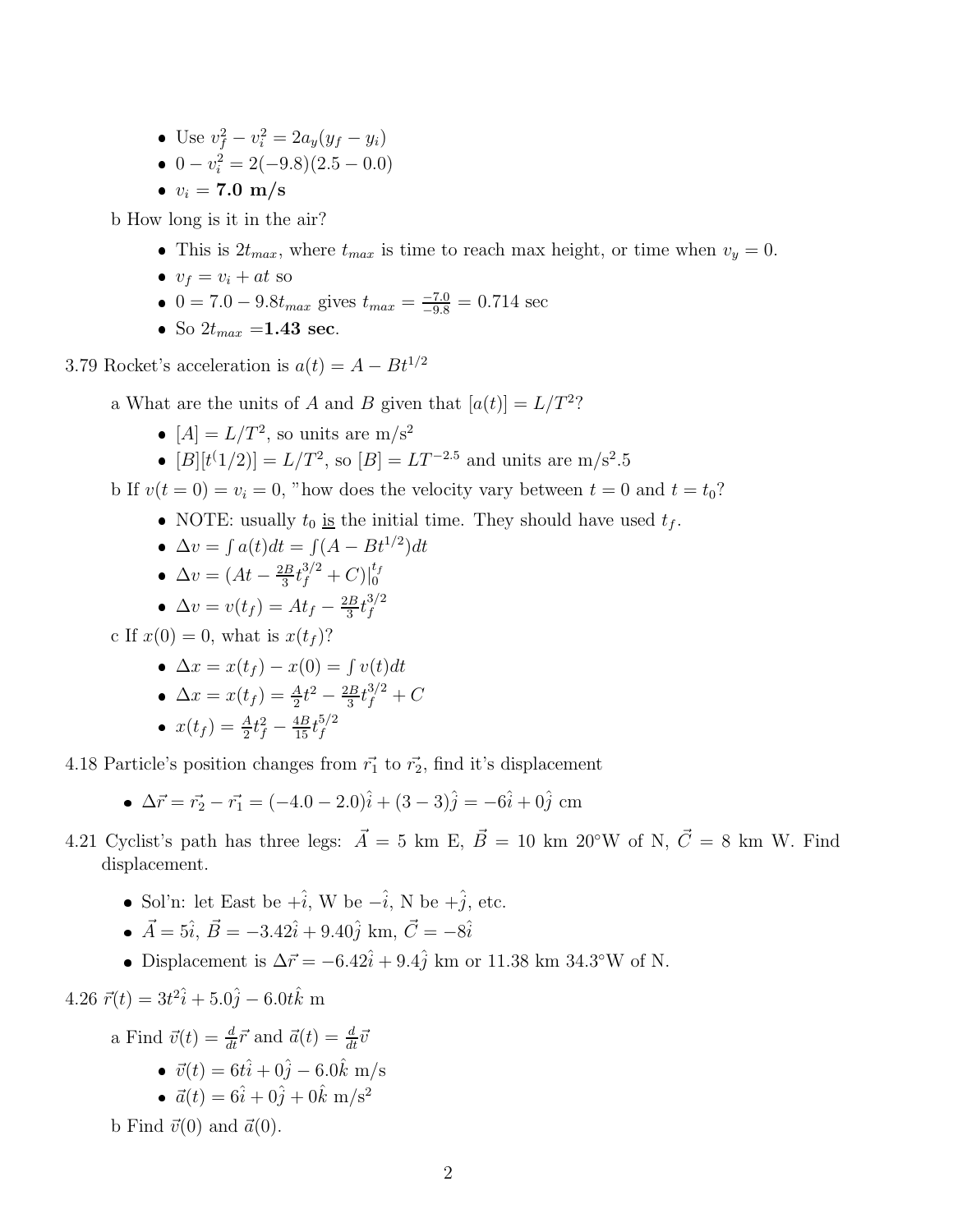• 
$$
\vec{v}(0) = 0\hat{i} + 0\hat{j} - 6.0\hat{k}
$$
 m/s  
\n•  $\vec{a}(0) = 6.0\hat{i} + 0\hat{j} + 0\hat{k}$  m/s<sup>2</sup>  
\n4.29 For  $t > 0$ ,  $\vec{r}(t) = 3.0t^2\hat{i} - 7.0t^3\hat{j} - 5.0t^{-2}\hat{k}$   
\na Find  $\vec{v}(t) = \frac{d}{dt}\vec{r}$   
\n•  $\vec{v}(t) = 6t\hat{i} - 21.0t^2\hat{j} + 10.0t^{-3}\hat{k}$  m/s  
\nb Find  $\vec{a}(t) = \frac{d}{dt}\vec{v}$   
\n•  $\vec{a}(t) = 6\hat{i} - 42.0\hat{j} - 30.0t^{-4}\hat{k}$  m/s<sup>2</sup>  
\nc Find  $\vec{v}(2.0) = \frac{d}{dt}\vec{v}$   
\n•  $\vec{v}(2) = 12\hat{i} - 84.\hat{j} + 1.25\hat{k}$  m/s<sup>2</sup>  
\nd Find  $v(1.0)$  and  $v(3.0)$   
\n•  $v(1) = \sqrt{v_x^2 + v_y^2 + v_z^2} = \sqrt{6^2 + 21^2 + 10^2}$   
\n•  $v(1) = 24.0$  m/s  
\n•  $v(3) = \sqrt{6^2 + 189^2 + (10/27)^2} = 190$  m/s  
\ne Find  $\vec{v}_{avg}$  between  $t = 1$  and 2 sec.  
\n•  $\vec{v}_{avg} = \frac{\Delta \vec{r}}{\Delta t}$ 

\n- \n
$$
\vec{v}_{avg} = \frac{\vec{r}_2 - \vec{r}_1}{2 - 1}
$$
\n
\n- \n
$$
\vec{v}_{avg} = (3(2)^2 \hat{i} - 7(20)^3 \hat{j} - 5/4 \hat{k}) - (3\hat{i} - 7\hat{j} - 5\hat{k})
$$
\n
\n- \n
$$
\vec{v}_{avg} = 9\hat{i} - 49\hat{j} + 3.75\hat{k}
$$
\n
\n- \n
$$
\vec{v}_{avg} = 9\hat{i} - 49\hat{j} + 3.75\hat{k}
$$
\n
\n

4.31  $\vec{r}(t) = \cos(1.0t)\hat{i} + \sin(1.0t)\hat{j} + t\hat{k}$ 

a Find 
$$
\vec{v}(t)
$$
.  $\vec{v}(t) = -\sin(1.0t)\hat{i} + \cos(1.0t)\hat{j} + \hat{k}$   
b Find  $\vec{a}(t)$ .  $\vec{a}(t) = -\cos(1.0t)\hat{i} - \sin(1.0t)\hat{j} + 0\hat{k}$ 

4.33 Bullet shot horizontally from  $y_0 = 1.5$  m with speed  $v_i = 200$  m/s.

a How much time elapses before bullet hits ground?

\n- \n
$$
y(t_f) = y_0 + v_{0y}t_f + \frac{a_y}{2}t_f^2
$$
\n
\n- \n
$$
0 = 1.5 + 0 - 4.9t_f^2
$$
\n
\n- \n
$$
0 = 1.5 \text{ m}, v_{0y} = 0, a_y = -9.8 \text{ m/s}^2
$$
\n
\n

• 
$$
-1.5 = -4.9t_f^2
$$
, or  $t_f = \sqrt{\frac{1.5}{4.9}} = 0.55$  sec.

b How far does it go horizontally?

$$
\bullet \ \ x(t_f) = x_0 + v_{0x}t_f + 0
$$

•  $x(t_f) = 0 + 200(0.553s) = 110$  m

4.35 Dart thrown horizontally at 10 m/s straight at bullseye.

a How far does the dart drop below bullseye?